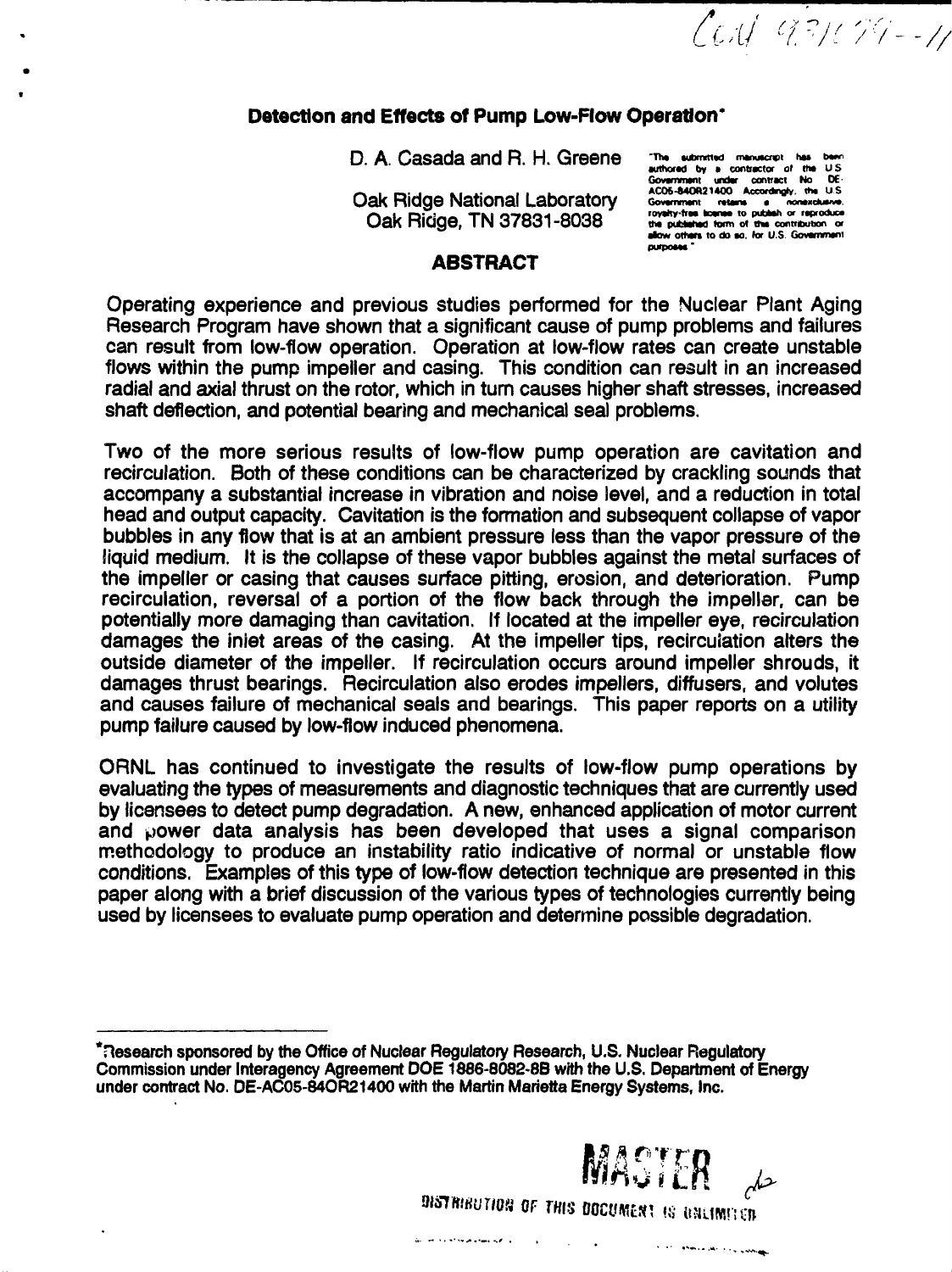#### **INTRODUCTION**

The Nuclear Plant Aging Research (NPAR) Program has sponsored several studies to study the effects of low-flow operations on nuclear plant pumps. The Oak Ridge National Laboratory (ORNL) has just completed the latest NRC-funded study that is documented in the draft report, "Detection of Pump Degradation," NUREG/CR-6089. This research focuses on testing and surveillance methods currently implemented at domestic and overseas nuclear plants to detect pump degradation and assure the operability of safety-related pumps. The primary conclusions of this study reveal that:

- 1. The routine collection, trending, and analysis of pump vibration spectra is the single most powerful diagnostic tool for the detection of numerous types of pump degradation, such as misalignment, unbalance, looseness, and various bearing anomalies. If vibration spectral analysis was included into required ASME code testing of nuclear plant pumps, it may merit the reduction of the frequency of testing.
- 2. New advances in thermographic measurement equipment have enabled machinery analysts to detect anomalies not readily identified through other conventional diagnostic techniques.
- 3. The historical trending of lubricant analysis data can verify normal and abnormal machinery wear and degradation. The recent development of the on-site analysis device could allow maintenance organizations to increase the population of pumps benefiting from lubricant analysis and alleviate administrative burdens associated with off-site transfer and analysis of contaminated samples.
- 4. Numerous operational problems thought to be caused by pump degradation were found to actually be the result of motor degradation. Recent advances in nonintrusive motor monitoring techniques can be used to detect rotor bar degradation and also provide in-situ information on hydraulically unstable ranges of operation for a pump system.
- 5. The required monthly-to-quarterly technical specification/ASME testing using minimum flow loops may have created unstable flow configurations that contributed to pump degradation at some nuclear plants. A new analysis technique has been developed using motor current and power data that can assist in revealing a reliable range of pump operation under varying load conditions. The concept of an instability ratio, based on motor power data analysis, is presented to enable the determination of unstable system operational regimes.

This report discusses the possible consequences of low-flow operation and testing of pumps, and how nuclear plants may be able to ascertain if their current testing or operational procedures are inadvertently placing systems in unstable flow regimes that could cause pump degradation.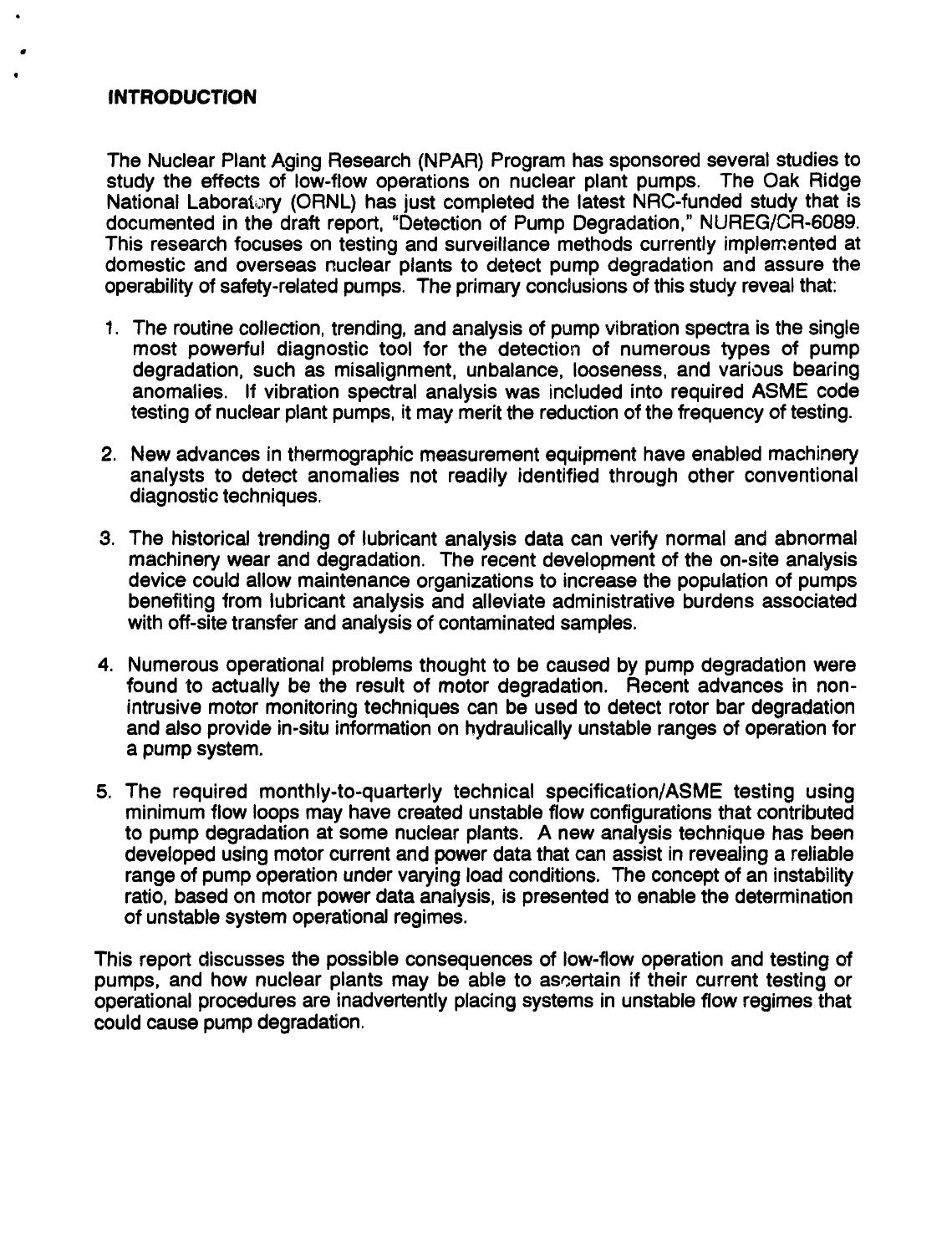## **MiNiMUM FLOW TESTING HISTORY**

Many of the installed minimum flow lines in nuclear plants were originally intended by manufacturers to be used solely for pump starting and stopping. However, the required ASME code testing as well as the necessity of using specific pumps for plant startup and shutdown support has resulted in a considerable amount of operation at low-flow conditions. Historically, minimum flow capacity for centrifugal pumps was based on ensuring that the temperature rise through the pump would be less than 15°F. The thermodynamic problem that arises when a centrifugal pump is operated at extremely reduced flows is caused by the heating up of the liquid handled. The difference between the brake horsepower (BHP) consumed and the water horsepower developed represents the majority of the power losses in the pump; these power losses are converted to heat and transferred to the liquid passing through the pump. Although temperature rise is important to determining a pump's allowable minimum flow, the flow rate required to achieve hydraulically stable flow conditions may be a more limiting factor, particularly for the high-energy, high-suction specific speed pumps.

Experience has often demonstrated that destructive hydraulic forces, not temperature rise, limit safe minimum flow. Degradation can occur as the result of unstable flow conditions within the pump, which result in substantial radial and axial forces (static as well as dynamic) on both the stationary and rotating parts. Damage can be manifested in a number of ways, including impeller or diffuser breakage, thrust bearing and/or balance device failure due to excessive loading, cavitation damage on suction stage impellers, increased seal leakage or failure, seal injection piping failure, shaft or coupling breakage, and rotating element seizure.<sup>1</sup> In addition to the internal forces generated by unstable flow within the pump itself, interaction between the pump and the system at low-flow conditions can result in substantial surging and vibration that can affect not only the pump, but also other system components and supports.

In a previous research sponsored by the NRC,<sup>2</sup> ORNL and consultant personnel met with representatives of four of the major original equipment manufacturers (OEMs) of pumps who have furnished about 75% of the pumps used in safety-related systems in U.S. nuclear plants. There was consistent agreement among these OEMs that testing pumps under minimum flow conditions was of little value to demonstrating actual hydraulic performance. Two changes they recommended to existing in-service testing practices were:

- 1. Periodically conduct testing as close as possible to the pump's best efficiency point (BEP) and trend the results to verify that pump performance has not substantially degraded.
- 2. Minimize or discontinue the practice of routinely testing pumps at minimum flow conditions in order to demonstrate pump operability.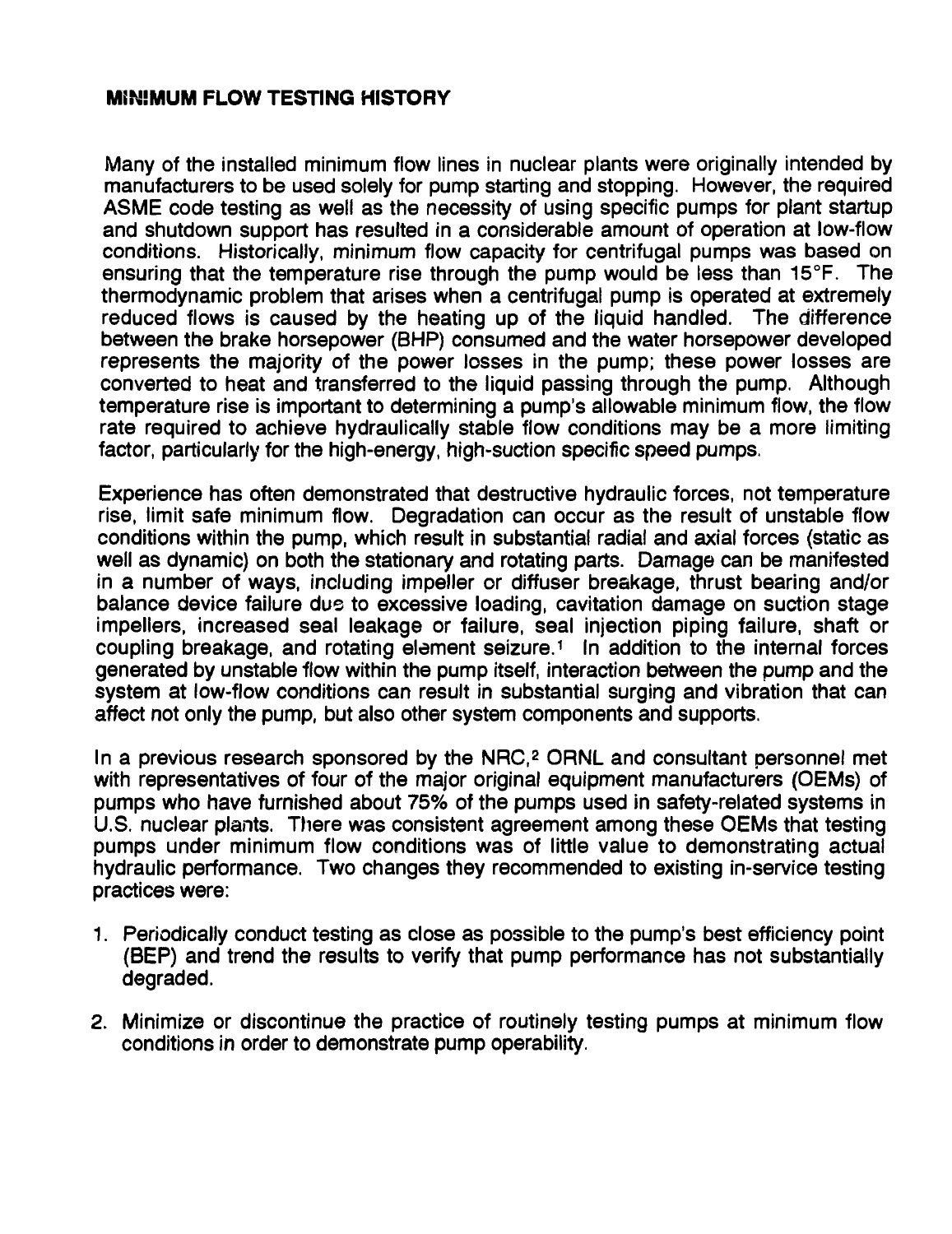Proposed changes to the ASME O&M Code Subsection ISTB (OM-6) reflect the concerns emanating from minimum flow testing. !n the proposed revised standard, testing on minimum flow loops would not be permitted except in rare cases.

# **LOW-FLOW DEGRADATION CASE HISTORY**

In September 1991, Ingersoll-Rand issued a 10 CFR 21 report<sup>3</sup> on broken cast iron diffusers in multistage pumps used in auxiliary feedwater (AFW) applications at an eastern U.S. nuclear plant. Following a reactor trip, low flow to one steam generator was noted. Inspections found that pump diffuser vane pieces had lodged in a venturi, thereby restricting flow.

Subsequent inspections found that cavitation damage to the AFW cast iron diffusers was evident, particularly at the leading edge of the diffuser vanes. Damage was most evident at the first stage diffuser, although deterioration was also seen in other stages. There was also damage found at some areas of diffuser vane to shroud junctions, which was also believed to be the result of low-flow induced cavitation erosion. The utility reported that the pumps had historically been used only for testing and occasionally for hydrotests (and in response to automatic starts following reactor trips and other transients), but were not used in support of normal startup and shutdown activities. This finding prompted the utility to make inspections of all AFW pumps at all its nuclear plants. Additional cavitation-related damage was discovered in other AFW pumps.

Following extensive examination and metallurgical testing of the affected diffuser, Ingersoll-Rand reported that the primary cause of the breakage was cavitation damage at the leading edge of the diffuser vanes which resulted from accumulated operation of the pump at minimum flow. The NRC was notified that this type of degradation could affect AFW pumps at sixteen different nuclear sites.

After finding indications of similar damage in other pumps, Ingersoll-Rand issued the 10 CFR 21 report. It should be noted that in several of the instances in which damage was found, the pumps were "satisfactory," according to technical specifications and ASME Section XI required testing results. This could be anticipated in light of the fact that the pumps are tested at minimum flow conditions using Section XI measurement techniques that cannot detect internal degradation of this nature. Furthermore, utility personnel noted that they had acquired vibration spectraf data at both minimum flow and full-flow conditions prior to the failure (as well as measuring hydraulic performance at both conditions), and their analysis of this data did not suggest pump degradation.

#### **DISCLAIMER**

**This report was prepared as an account of work sponsored by an agency of the United States Government. Neither the United States Government nor any agency thereof, nor any of their employees, makes any warranty, express or implied, or assumes any legal liability** *or* **responsibility for the accuracy, completeness, or usefulness of any information, apparatus, product,** *OT* **process disclosed, or represents that its use would not infringe privately owned rights. Reference herein to any specific commercial product, process, or service by trade name, trademark, manufacturer, or otherwise docs not necessarily constitute or imply its endorsement, recommendation, or favoring by the United States Government or any agency thereof. The views and opinions of authors expressed herein do not necessarily state or reflect those of the United States Government or any agency thereof.**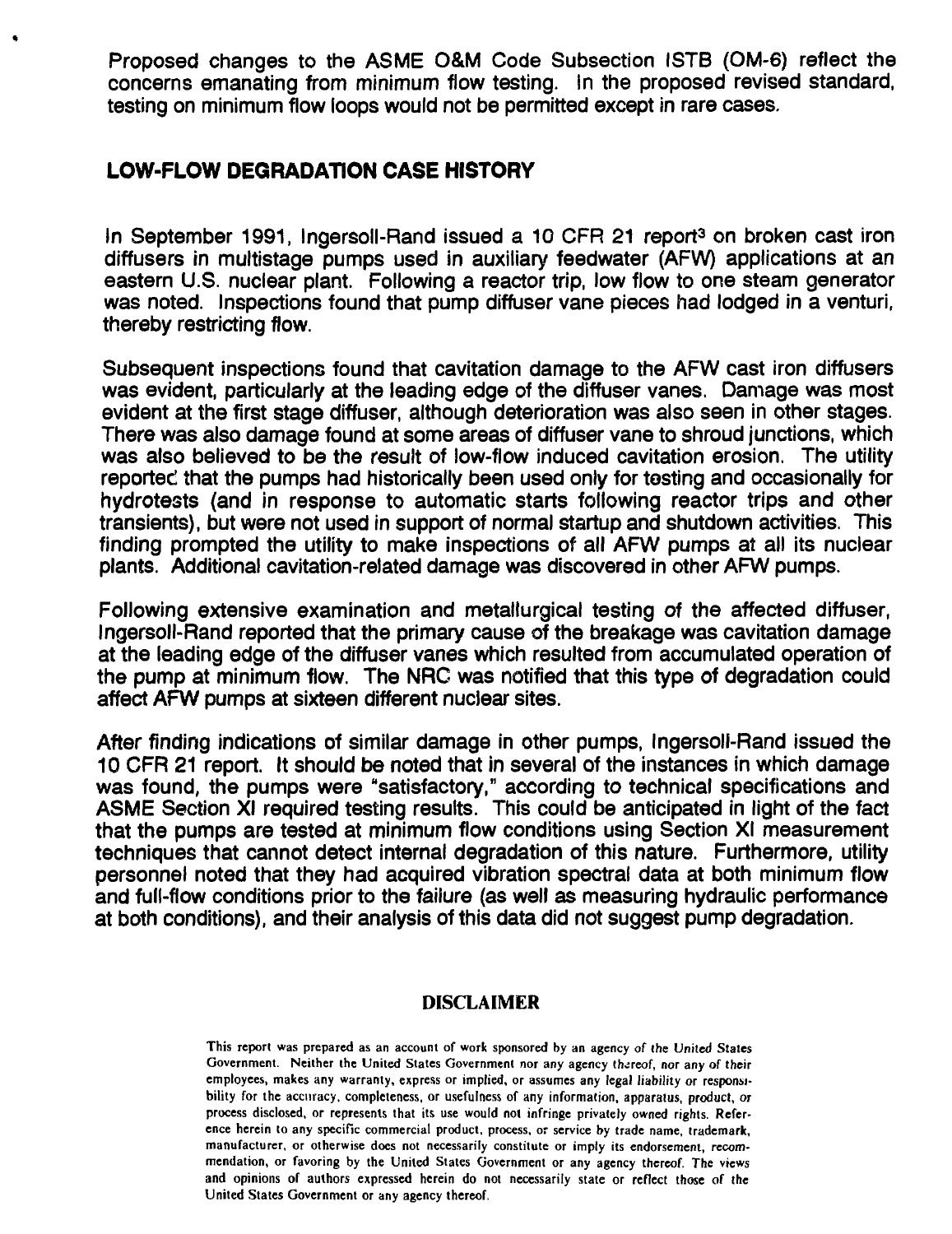The following photographs depict some of the results of the metallurgical analyses. Figure 1 shows the "as received" damaged AFW pump first-stage diffuser vane plate assembly. Figure 2 is a photomicrograph of a section of a different first-stage AFW diffuser plate with two years of service. Shown are a cavitation-related cavity and a microcrack originating from the cavity along a graphite flake. Figure 3 is a photomicrograph of a fatigue crack in the vane transition region of a AFW pump diffuser plate taken from a different plant. The pump was in service for 10 years. Figure 4 is a photomicrograph of a fatigue crack in the vane transition region of an AFW pump diffuser that had been in service for 15 years.

Ingersoll-Rand recommended periodic inspection of the pumps for damage of the diffusers, and replacement of the cast iron parts with stainless steel, if necessary. They further recommended conducting periodic testing at higher flow rates, if possible.

In the aftermath of this 10 CFR 21 report, at least one plant has elected to modify the AFW pumps by changing the impeller/diffuser gap clearances. This type of design change has been successfully employed on a large number of high energy fossil power plant pumps. The potential benefit offered by this change, in lieu of or in addition to the material replacement change, is the fact that the root cause of the diffuser vane damage is being more directly addressed. This action has the benefit of not only mitigating cavitation damage, but also of reducing overall loading on the pump rotating and stationary parts, thereby minimizing other vibration-related problems that have resulted from low-flow operation.



Figure 1. "As received" photograph of damaged AFW pump first-stage diffuser plate assembly.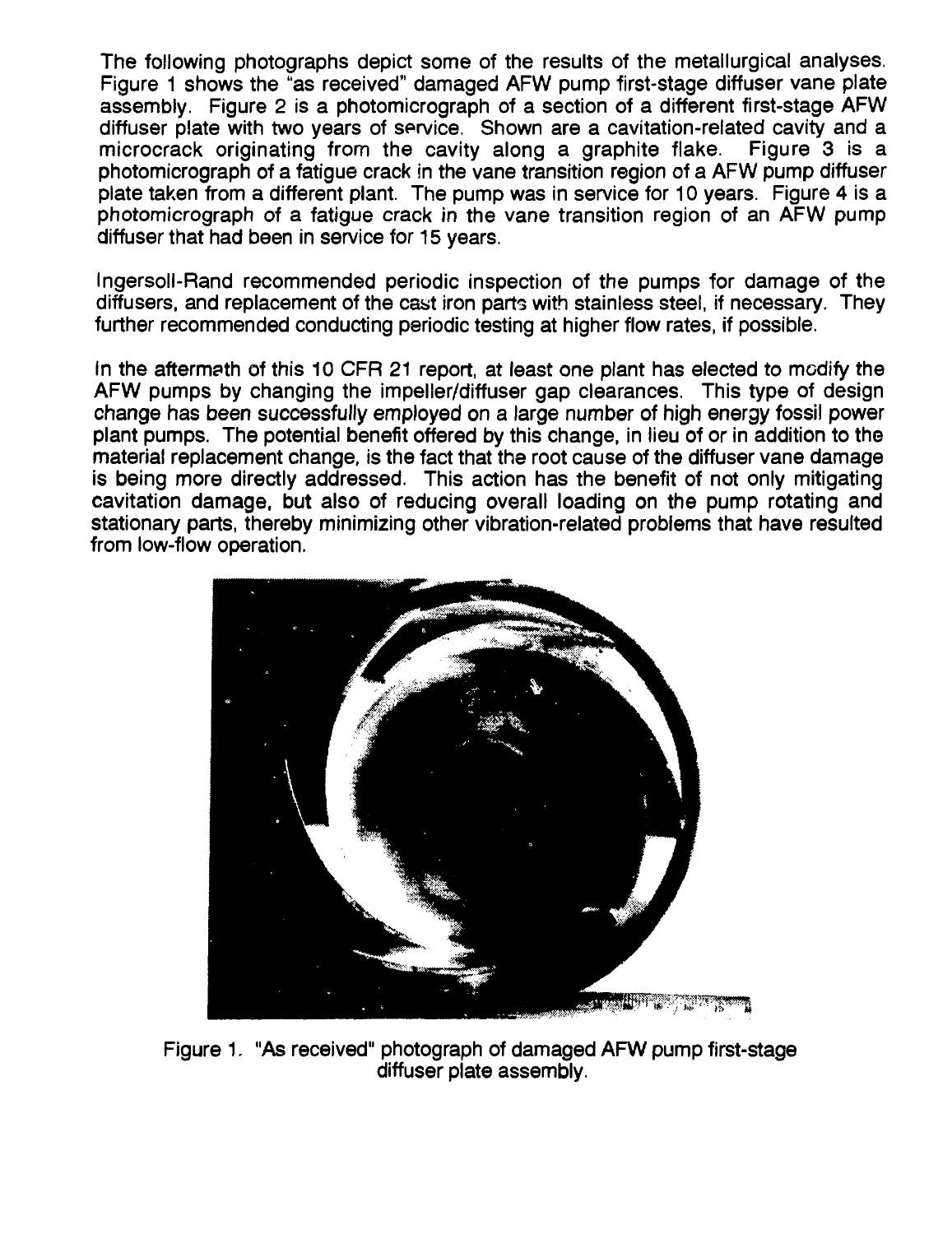

Figure 2. Photomicrograph of a cavitation induced fatigue crack at an AFW pump firststage diffuser plate after two years of service. Unetched; magnification 50X.



Figure 3. Photomicrograph of a fatigue crack in the vane transition region of an AFW pump diffuser plate from another plant that had been in service 10 years. Unetched; magnification 50X.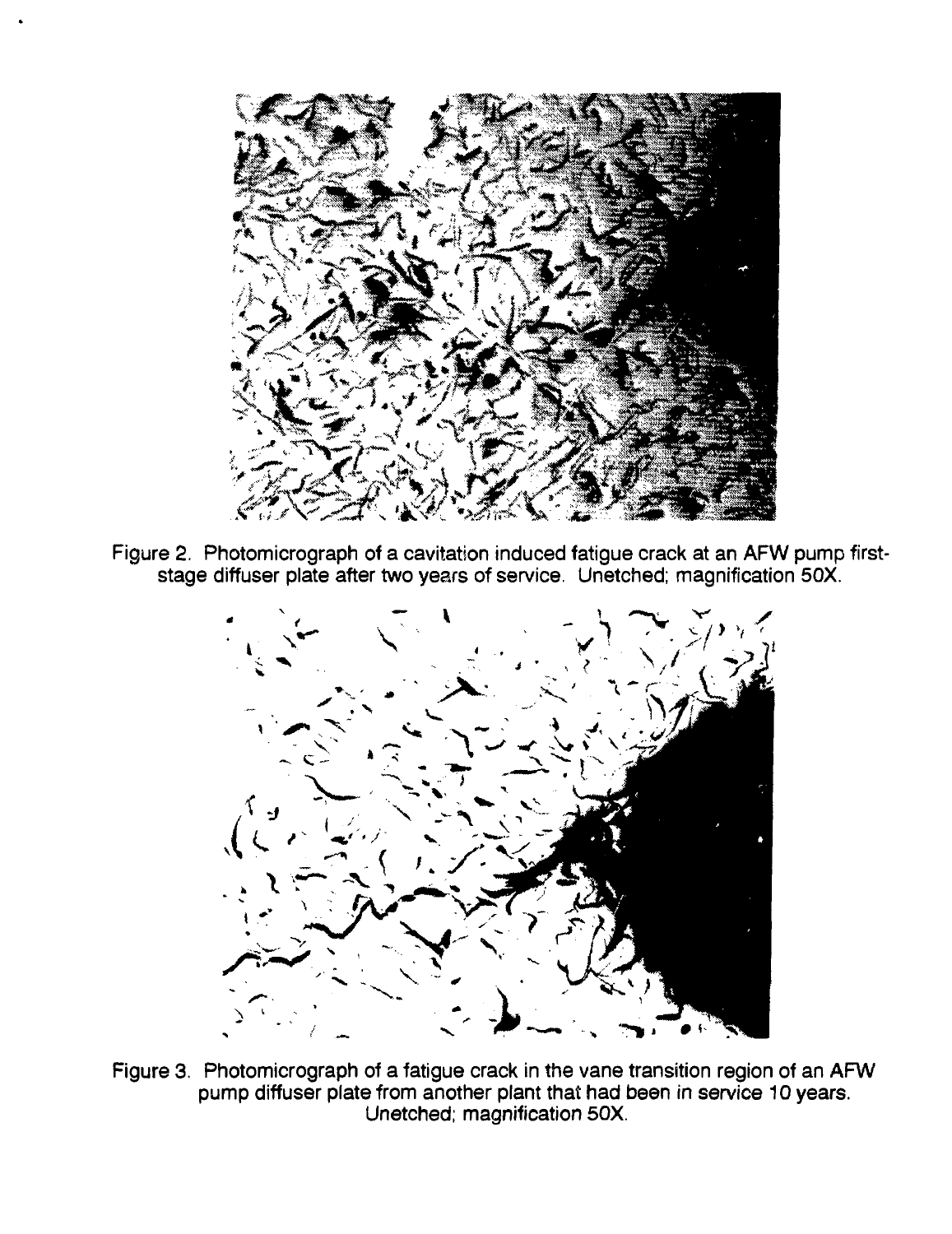

Figure 4. Photomicrograph of a fatigue crack in the vane transition region of an AFW. pump that had been in service 15 years. Unetched, magnification 50X

The phenomenon that caused these cracks is cavitation. Since it is doubtful that the resulting microscopic diffuser vane cracks would have manifested a suspect deviation. that could have been discernible through conventional vibration spectral analysis, then to detect this type of degradation, analysis techniques must focus on ascertaining the children in the children is a subsequent of the control of the canges of unstable flow regimes that can produce such damaging phenomena. The following discussion presents two different methodologies pursued by ORNL researchers to identify unstable hydraulic conditions that could result in pump degradation.

# USING POWER DATA ANALYSIS TO DETECT HYDRAULIC INSTABILITY

One objective of the pump degradation research has been to further study conditioned motor current and power data in hopes of developing and or enhancing analysis techniques that might provide information and insight on abnormal or unstable pump operations. Previous laboratory pump and motor testing have yielded the observation that pump load changes produce power fluctuations in the motor. ORNL researchers have endeavored to determine the relationship between the changing unstable hydraulic conditions that produce measurable power oscillations in the motor power

Because motor input power compares almost linearly with motor load (particularly within a small load range) the motor can be used as an effective load transducer. When a pump's hydraulic load changes the torque load on the motor shaft also changes and as a result, the motor encounters a variation in its load. These permutations in motor load produce corresponding fluctuations in motor input power that can be quantified.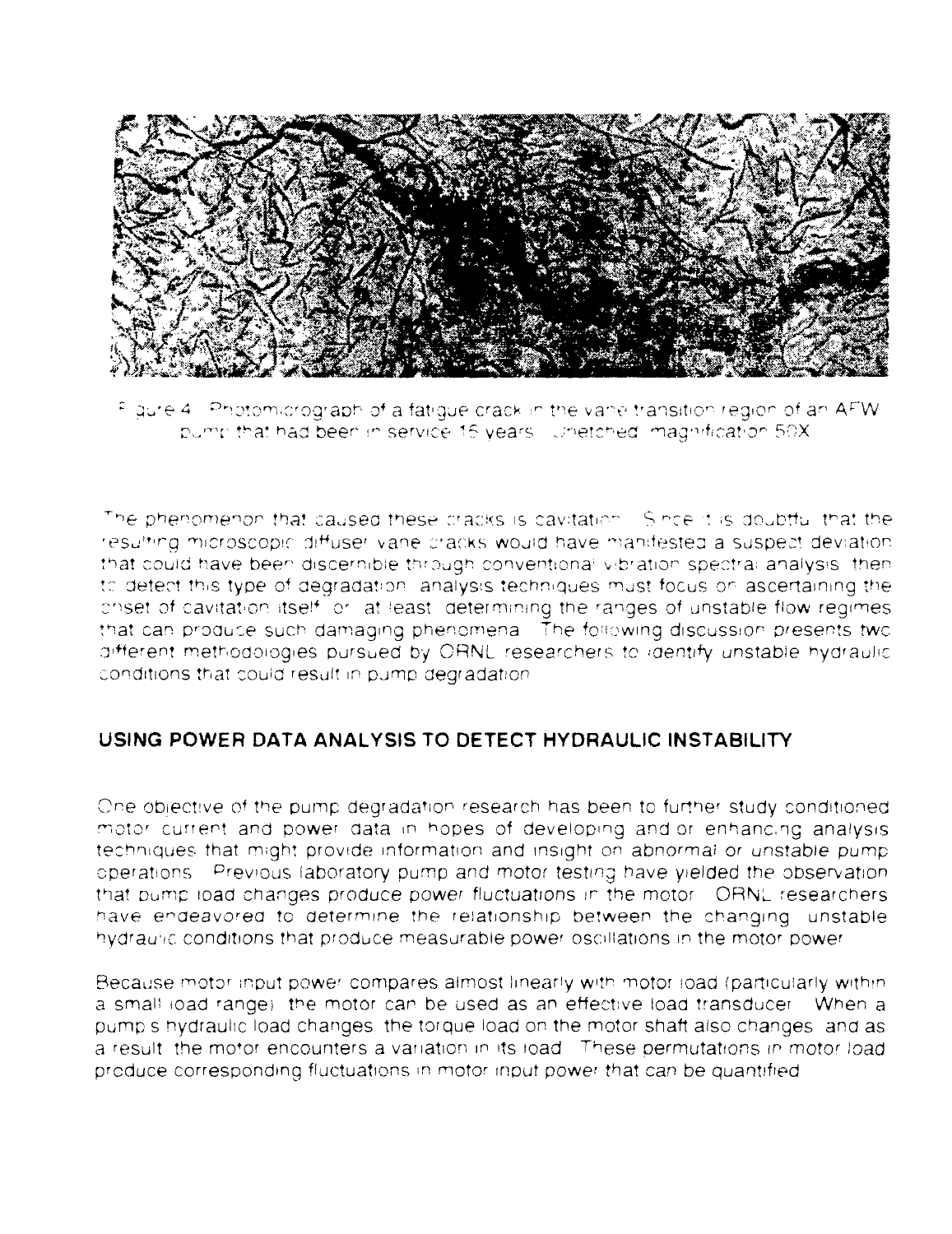The instantaneous motor input power for each phase is:

(1)  $P_{\phi}(t) = V_{\phi}(t) * I_{\phi}(t)$ 

where:

h

 $P_{\phi}(t)$  = Instantaneous power for phase  $\phi$  $V_a(t)$  = Instantaneous voltage for phase  $\phi$  $l_{\lambda}(t)$  = Instantaneous current for phase  $\delta$ 

The total instantaneous input power is the sum of all three phases:

(2)  $P_{tot} (t) = P_{tot} (t) + P_{ab} (t) + P_{dc} (t)$ 

The product of the 60-Hz voltage and current ac waveforms results in a 120 Hz waveform with a dc offset; the calculated average of these values for all three phases defines the average input power. By continuously averaging the power over an adequate period (e.g., 1/60th of a second), a running average can be tabulated that realistically characterizes the entire data sample. This running average fluctuates as motor power changes. As noted above, the motor input power varies in response to the input motor load. Therefore, the level of fluctuation of motor input power is a measure of the stability of the motor's load.

Figure 5 shows four illustrations of this concept as it is applied to a pump and motor set operating in a test loop at ORNL. The figures represent normalized power, i.e., the calculated running average power divided by the long-term average for four flow conditions. All of the data was collected at the pump's motor control center by using current and voltage sensors. For simplicity, only one phase of the motor power was analyzed, and power was assumed to be symmetrical for the three phases. At 0 gpm ("shutoff), relatively significant power fluctuations are experienced by the motor. At the shutoff condition, the pump is essentially stirring the water within or adjacent to the pump casing; there actually is flow within the pump, but no net flow within the system. Clearly, the flow profiles are skewed and unstabie at this condition, and produce the observed power fluctuations. At 40 gpm, which is 20% of the manufacturer's best efficiency point (BEP), the normalized fluctuations have reduced slightly; this indicates there are still significant variations in power due to the unstable flow conditions. At 100% of the BEP (200 gpm), the normalized power signal is well defined and has the least overali variation in amplitude; the relatively low level of variation of the power signal indicates that the pump is operating in a relatively stable mode, as expected. At 340 gpm, which is 170% of the BEP, the power fluctuations become erratic again; the flow conditions are becoming increasingly unstable (approaching pump runout), and the instability is reflected in increased normalized motor power variation.

**<sup>\*</sup> If the three motor phases are symmetrical, total power can be assumed to be three times an individual phase's power without incurring significant error.**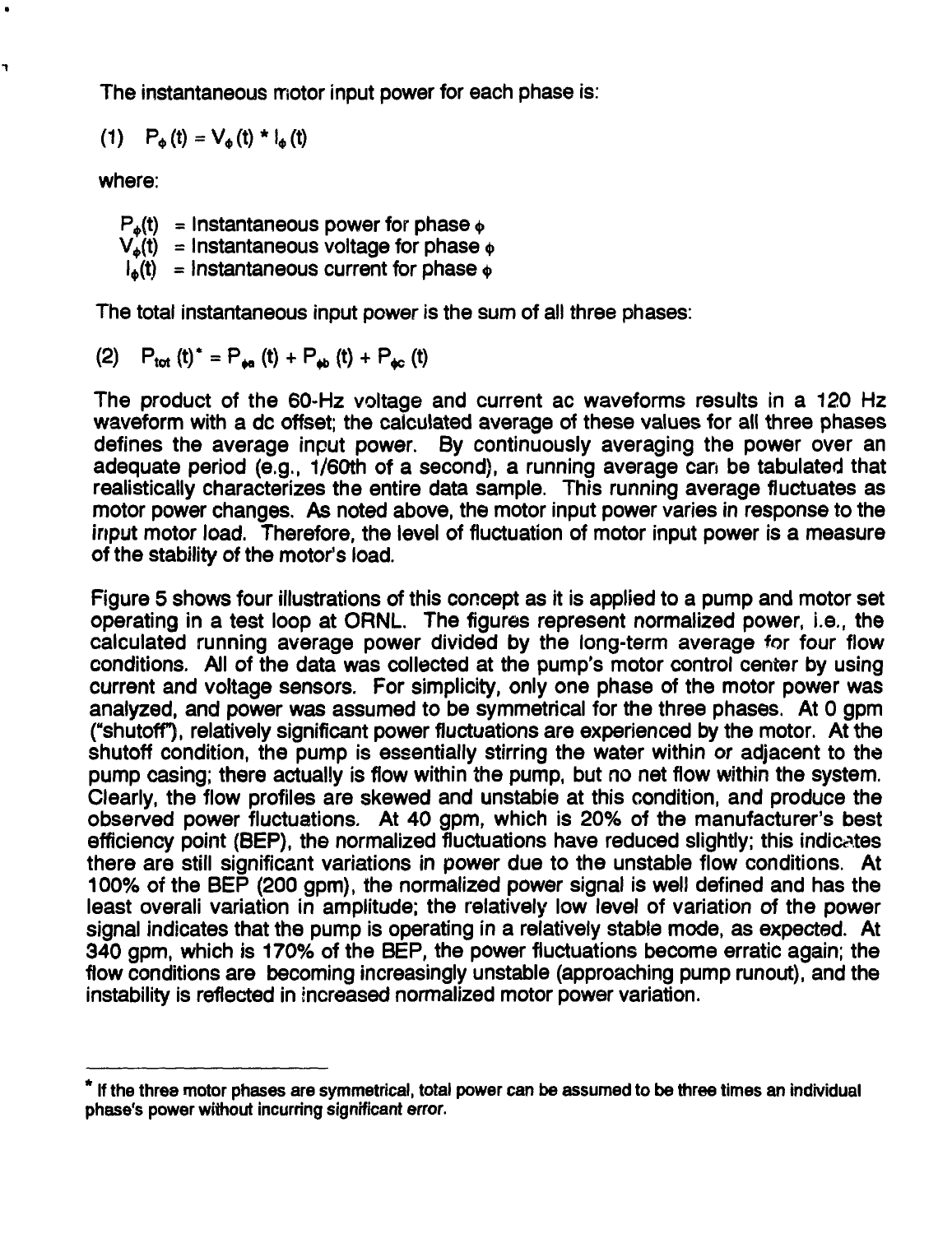

Figure 5. Normalized power at four flow conditions for test loop pump.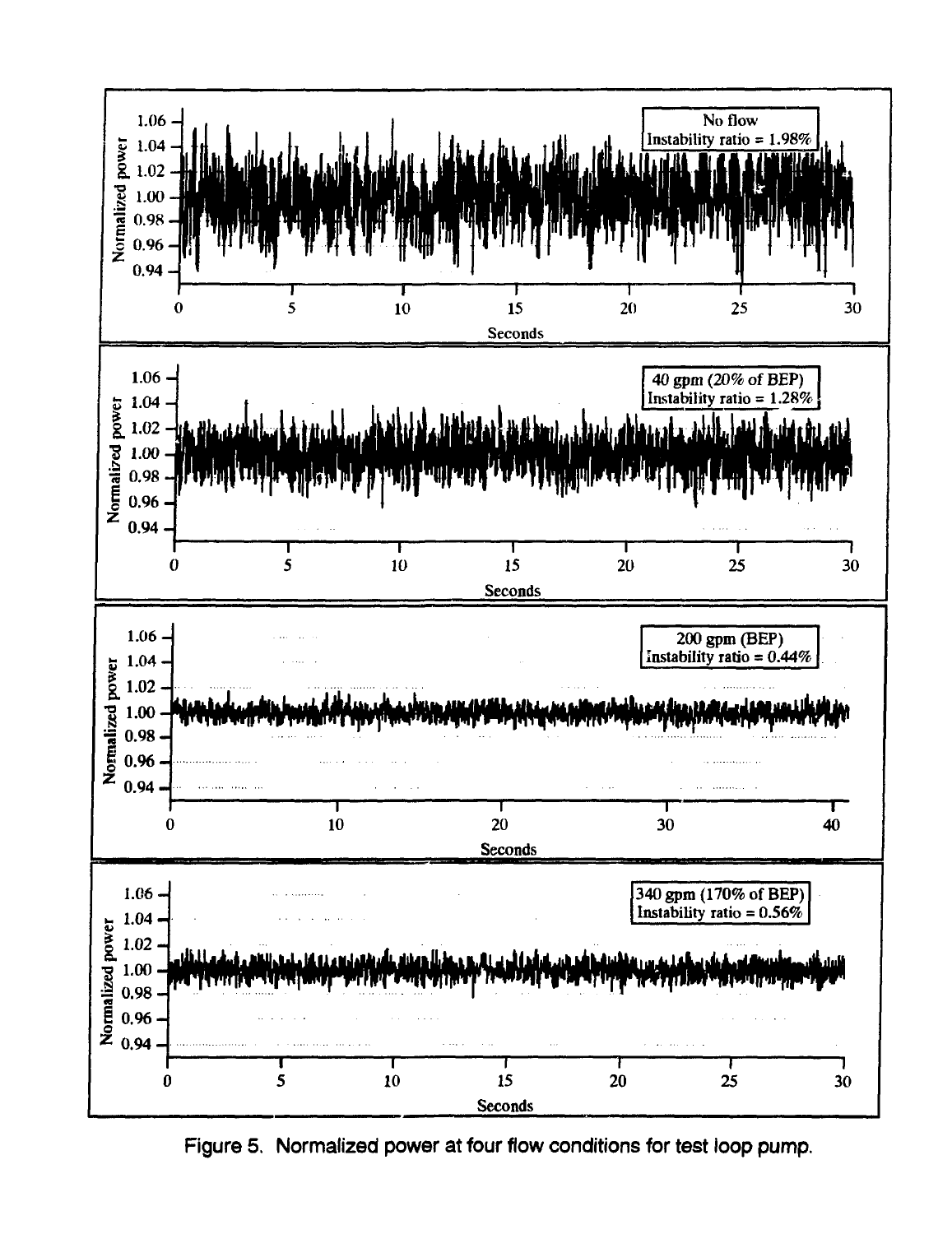A single figure of merit that can be obtained from the normalized power is its standard deviation. ORNL researchers have named the standard deviation of the normalized power the "instability ratio." To further evaluate this quantity, additional testing was conducted on two different hydraulic systems: the test loop pump at ORNL which uses a 7.5 hp motor and a 50 hp motor-driven fire pump owned by a domestic utility. Data was acquired from the motor control center at each pump using current and voltage probes. Measurements were recorded at steady-state conditions that were achieved at various flow rates over the complete range of operation for both pumps.

As displayed in Figure 6, both pumps exhibit their most stable operating characteristics where the instability ratio is at its minimum. For these particular pumps, this occurs over an operating range of approximately 50% to 110% of the BEP. In these flow ranges, the instability ratio is less than 0.5% of the total power being input to the motor; therefore, this interval of flow rates represents the operation range where both pumps are operating stable. Also noteworthy is the shape of the instability ratio curve; it is generally flat from 50% to 110% of the BEP. This indicates a pump system that is relatively unaffected by a wide range of flow rates. For hydraulic applications that must handle a variety of flow rates and loads, the system dynamics would desirably be characterized by a flat instability ratio curve over a wide range of flow rates in order to achieve the maximum efficiency. In addition, the instability ratio may be useful in verifying the design performance specifications (such as BEP) of a particular "as installed" pump.

A final observation of the instability ratio curve is that it provides fairly clear indication of the approach to a range of unstable flow conditions as well as their comparative magnitude. There has been variation in industry practices with regard to acceptable minimum flow rate specifications for pumps. With reference to the data presented in Figure 6, the increasing gradient of the instability ratio curve is more pronounced at flow rates less than 40% of the BEP for the test loop pump and at flow rates less than 20% of BEP for the fire loop pump. This demarcation in slope is where unstable flow conditions are thought to begin for each pump. Extended operation of a pump at these lesser flow rates would possibly cause damage to its components. If these observations made for the tested pumps are found to the applicable to a broader pump population, it may be possible to relatively easily characterize the level of hydraulic load instability for various pumps and flow conditions. Such a characterization could provide a moderately clear indication of the flow regimes to avoid.

To summarize, preliminary studies on pump and motor set power data using instability ratio analysis have yielded the following insights:

- 1. Enable a measurement of the stable flow range for a specific pump and motor configuration.
- 2. Establish a stability figure of merit for comparison with other pumps.
- 3. Provide an alternative indication of relative pump efficiency.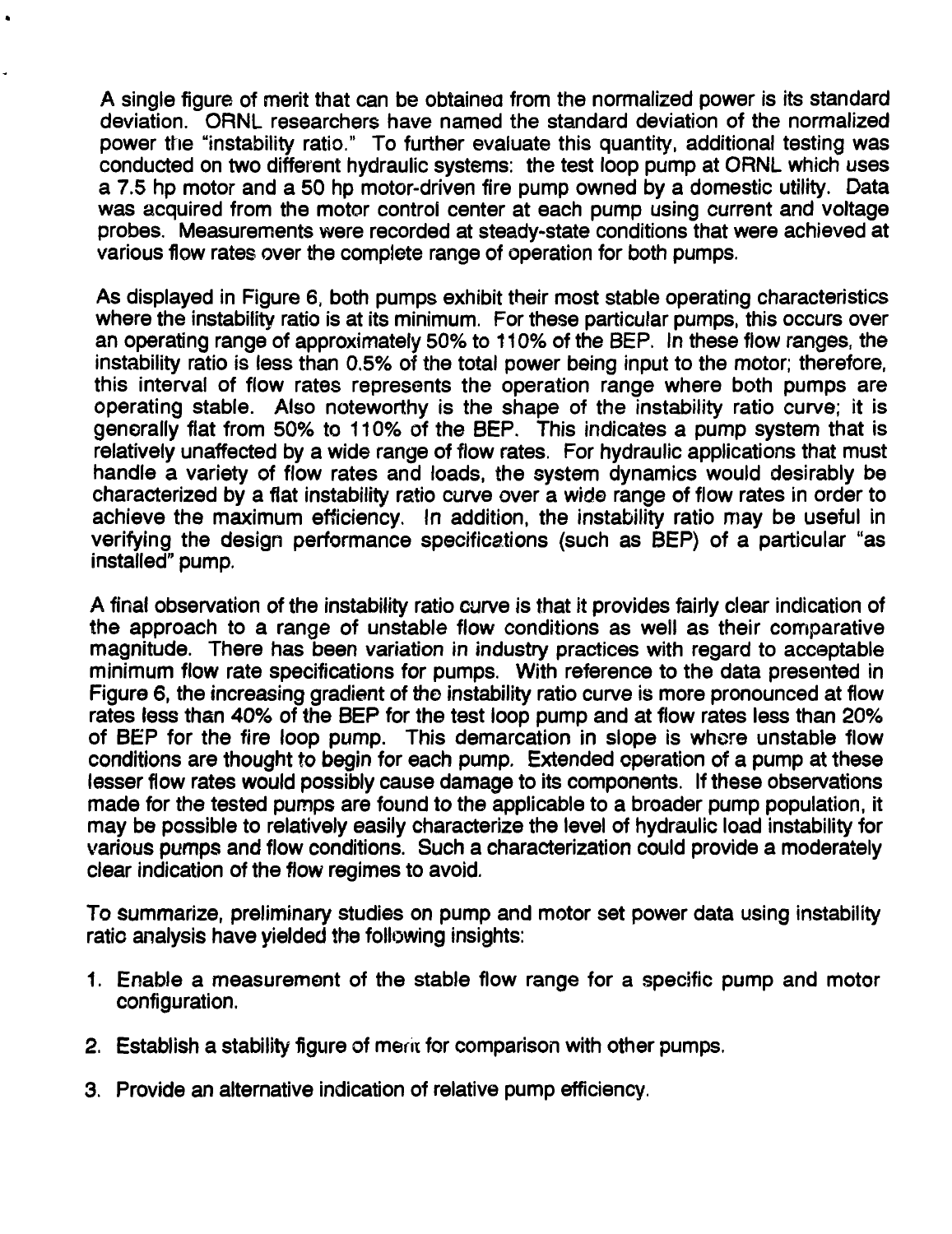![](_page_10_Figure_0.jpeg)

Figure 6. Instability ratio versus flow rate for two pumps

In addition, if preliminary tests are conducted on a particular system prior to planned modifications, such as additional valving or flow restricting devices, it may be possible to quantify the effects of these changes on the overall system's performance. Because the instability ratio is affected by changes in the system load, it is considered to be a sensitive indicator of hydraulic system changes.

# **CONCLUSIONS**

j

Research into determining the causes and effects of pump degradation has yielded insight regarding damaging phenomena which are characteristic of low-flow pump operation that may be occurring during required ASME code testing on nuclear plant pumps. Testing pumps under low-flow or in minimum flow loops not only fails to provide an assessment of pump operability under off-design emergency conditions but also may prematurely age and degrade pump components. Recently proposed revisions to the ASME pump testing code recognize the deleterious effects of minimum flow testing and have recommended the elimination of this practice. Cavitation, a low-flow phenomenon, has been attributed for the damage of several auxiliary feedwater pumps at two different nuclear sites that have only been operated during required in-service testing via minimum flow loops.